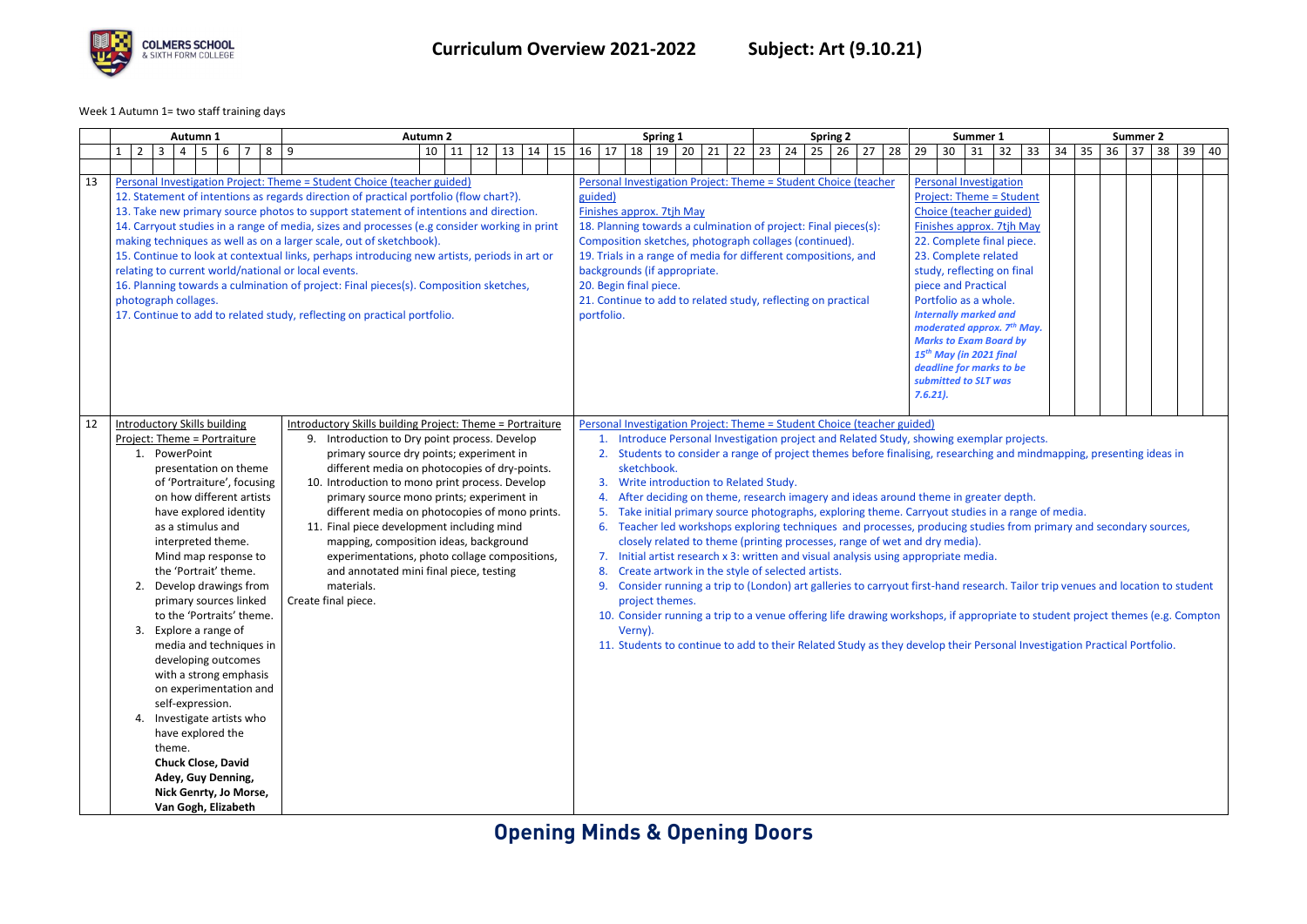

|    | Frink, Caravaggio,<br>David Hockney, Chagall,<br>Martina Shapiro et al.<br><b>Gallery Visits and decide</b><br>-5.<br>on areas of focus within<br>theme.<br>Primary source studies.<br>6.<br>Artist Pastiche and<br>written analysis x 3<br>Primary source studies<br>8.<br>in the style of artists<br>studied.      |                                                                                                                                                                                                                                                                                                                                                                                                                                                                                                                                                                      |                                                                                                                                                                                                                                                                                                                                                                                     |                                                                                                                                                                                               |                                                                                                                                                                                                                                                                                                                                                                                                                                                                  |                                                                                                                                                                 |  |  |
|----|----------------------------------------------------------------------------------------------------------------------------------------------------------------------------------------------------------------------------------------------------------------------------------------------------------------------|----------------------------------------------------------------------------------------------------------------------------------------------------------------------------------------------------------------------------------------------------------------------------------------------------------------------------------------------------------------------------------------------------------------------------------------------------------------------------------------------------------------------------------------------------------------------|-------------------------------------------------------------------------------------------------------------------------------------------------------------------------------------------------------------------------------------------------------------------------------------------------------------------------------------------------------------------------------------|-----------------------------------------------------------------------------------------------------------------------------------------------------------------------------------------------|------------------------------------------------------------------------------------------------------------------------------------------------------------------------------------------------------------------------------------------------------------------------------------------------------------------------------------------------------------------------------------------------------------------------------------------------------------------|-----------------------------------------------------------------------------------------------------------------------------------------------------------------|--|--|
| 11 | Portfolio Project: Teacher<br>choice / Natural Forms<br><b>SUGGESTED TASKS BELOW</b><br>Complete clay tile.<br>Finish Clay tile designs.<br>Present all clay tile<br>development work.<br>Paint fired clay tile<br>$\bullet$<br>Mixed media A3 sub<br>theme study.<br>Oil pastel A3 sub theme<br>$\bullet$<br>study. | Portfolio Project: Teacher choice / Natural Forms<br><b>SUGGESTED TASKS BELOW</b><br>Mock Exam / Milestone Assessment:<br>composition development piece. Collect 4<br>photographs; select favourite; A5 trial; A4 exam<br>piece.<br>Photomontage and Cubism artist research and<br>pastiche: Juan Gris/Georges Braque/Pablo<br>Picasso/Richard Hamilton/Hannah Hoch.<br>Primary source photograph collages linking to<br>pupil's individual themes.<br>Studies on top of photomontages/collages in a<br>range of media: acrylic paint/oil pastel/coloured<br>pencil. | Portfolio Project: Teacher choice<br>/Natural Forms SUGGESTED<br><b>TASKS BELOW</b><br>Develop idea for final<br>piece with meaning:<br>primary and secondary<br>source imagery;<br>photomontages/collages;<br>design drawings;<br>background trials; colour<br>swatches. Can be 2D,<br>mixed media or single<br>media, relief or 3D piece<br>in clay.<br><b>Start Final piece.</b> | Portfolio Project: Teacher<br>choice / Natural Forms<br><b>SUGGESTED TASKS BELOW</b><br>Complete final piece.<br>Mount up and<br>present all final<br>piece development<br>work               | Portfolio Project: Teacher<br>choice / Natural Forms<br><b>SUGGESTED TASKS</b><br><b>BELOW</b><br>Present any work<br>not yet presented<br>Revisit work to<br>refine.<br>Sort portfolio<br>ready for final<br>assessment and<br>moderation.<br><b>Internally marked and</b><br>moderated approx. 7 <sup>th</sup> May.<br><b>Marks to Exam Board by</b><br>15 <sup>th</sup> May (in 2021 final<br>deadline for marks to be<br>submitted to SLT was<br>$7.6.21$ ). |                                                                                                                                                                 |  |  |
| 10 | Portfolio Project: Teacher<br>choice / Natural Forms<br><b>SUGGESTED TASKS BELOW</b><br>(Natural Forms can be general<br>or 4 -5 choices within this                                                                                                                                                                 | Portfolio Project: Teacher choice /Natural Forms<br><b>SUGGESTED TASKS BELOW</b><br>4. Assessed 'A4 exam piece' natural forms study,<br>produced in 3 hours, independently (primary source<br>imagery; A5 trial version, background experimentation).                                                                                                                                                                                                                                                                                                                | Portfolio Project: Teacher choice<br>/Natural Forms SUGGESTED<br><b>TASKS BELOW</b><br>6. Assessed 'exam piece' natural<br>forms composition, produced in 3                                                                                                                                                                                                                         | Portfolio Project: Teacher<br>choice / Natural Forms<br><b>SUGGESTED TASKS BELOW</b><br>8. Take primary source<br>photographs linking to sub                                                  | Portfolio Project: Teacher<br>choice / Natural Forms<br><b>SUGGESTED TASKS</b><br><b>BELOW</b><br>12. Create clay tile. Dry                                                                                                                                                                                                                                                                                                                                      | Portfolio Project: Teacher choice<br><b>/Natural Forms SUGGESTED</b><br><b>TASKS BELOW</b><br>15. Photomontage and Cubism<br>artist research and pastiche: Juan |  |  |
|    | theme, e.g, Fruit and Veg,<br><b>Flowers, Landscape, Animals,</b><br><b>Anatomy</b> )<br>1. Project introduction and mind<br>mapping.<br>2. Introduction to artists - mind<br>map/research sheet.                                                                                                                    | 5. Artist pastiche and written analysis: Karl Blossfeldt (or<br>other appropriate artist). Chalk and charcoal on sugar<br>paper. Mono-prints from imagery of subject matter<br>relating to project theme (e.g plants). Experiments with<br>a range of media on top of best monoprints<br>(photocopies).                                                                                                                                                                                                                                                              | hours, independently (primary<br>source imagery; A5 trial version):<br>A3 pencil study, linking to work<br>on Blossfeldt / other individual<br>appropriate artist.<br>7. Pupils to decide on sub theme<br>from a range provided by teacher<br>(fruit and veg; flowers/botanical;                                                                                                    | theme, exploring depth of<br>meaning. Teacher to support<br>by sourcing<br>objects/primary/secondary<br>source imagery.<br>9. Primary and secondary<br>source studies in a range of<br>media. | and fire<br>13. Paint clay tile when<br>fired, using ready mix<br>paint.<br>14. Photomontage and<br>Cubism artist research<br>and pastiche: Juan<br>Gris/Georges                                                                                                                                                                                                                                                                                                 | Gris/Georges Braque/Pablo<br>Picasso/Richard<br>Hamilton/Hannah Hoch.<br>16. Primary source photograph<br>collages linking to pupil's<br>individual themes.     |  |  |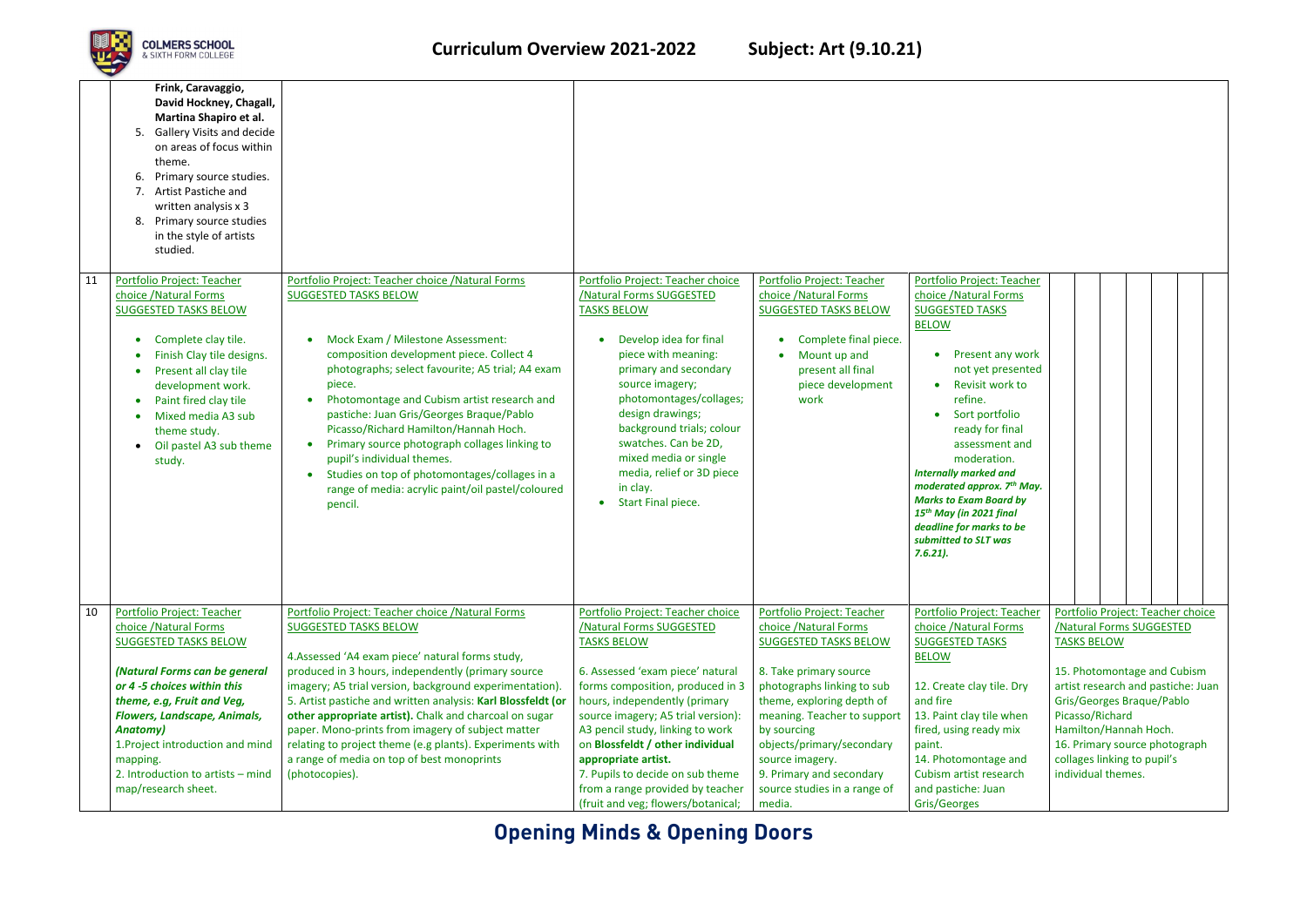

### **Curriculum Overview 2021-2022 Subject: Art (9.10.21)**

| 3. Artist pastiche and written<br>analysis: Maria Rivans (Collage<br>using primary/secondary source<br>photographs); close-up study<br>(acrylic paint) of section of<br>collage.                                                                                                                                                                                                                                                                                                                                                                    |                                                                                                                                                                                                                                                                                                                                                                                                                                                          | sea life; animal skulls; birds).<br>Create mood board of primary<br>and secondary source imagery.<br>8. Timed Drawings: experimental<br>drawings from secondary source<br>images connected to sub theme-<br>work from images on moodboard.<br>9. Research sheet of 6 artists that<br>relate to sub theme - imagery<br>and brief notes.<br>10. Artist pastiche and written<br>analysis on one of above artists.                                                                                                                                                                           | 10. Artist pastiche and<br>written analysis: ceramic<br>artist linking to pupil's<br>individual themes.<br>11. Develop design for clay<br>tile, linking to theme and<br>exploring meaning (imagery,<br>colour, texture etc).                                                                                                                                                                                                                                       | Braque/Pablo<br>Picasso/Richard<br>Hamilton/Hannah Hoch.                                                                                                                                                                                                                                                                                |                                                                                                                                                                                                                                                                                                                                                      |
|-----------------------------------------------------------------------------------------------------------------------------------------------------------------------------------------------------------------------------------------------------------------------------------------------------------------------------------------------------------------------------------------------------------------------------------------------------------------------------------------------------------------------------------------------------|----------------------------------------------------------------------------------------------------------------------------------------------------------------------------------------------------------------------------------------------------------------------------------------------------------------------------------------------------------------------------------------------------------------------------------------------------------|------------------------------------------------------------------------------------------------------------------------------------------------------------------------------------------------------------------------------------------------------------------------------------------------------------------------------------------------------------------------------------------------------------------------------------------------------------------------------------------------------------------------------------------------------------------------------------------|--------------------------------------------------------------------------------------------------------------------------------------------------------------------------------------------------------------------------------------------------------------------------------------------------------------------------------------------------------------------------------------------------------------------------------------------------------------------|-----------------------------------------------------------------------------------------------------------------------------------------------------------------------------------------------------------------------------------------------------------------------------------------------------------------------------------------|------------------------------------------------------------------------------------------------------------------------------------------------------------------------------------------------------------------------------------------------------------------------------------------------------------------------------------------------------|
|                                                                                                                                                                                                                                                                                                                                                                                                                                                                                                                                                     |                                                                                                                                                                                                                                                                                                                                                                                                                                                          | (NB: if pupils already working on<br>a sub theme, then the sub theme<br>here can be developed<br>further/into greater depth of<br>meaning, EG: Fruit and Veg -<br><b>Poisonous fruit and</b><br>veg/decay/fruit and veg used for<br>medicinal reasons / famine;<br><b>Flowers - poisonous; allegorical</b><br>meanings; Landscape - war-torn<br>landscape/effect of man on<br>landscape/litter/pollution;<br><b>Animals - endangered animals</b><br>due to man; Anatomy -<br>animal/human/transformation<br>to anatomy due to disease such<br>as cancer/self<br>portrait/skulls/vanitas) |                                                                                                                                                                                                                                                                                                                                                                                                                                                                    |                                                                                                                                                                                                                                                                                                                                         |                                                                                                                                                                                                                                                                                                                                                      |
| <b>Sweet Treats</b><br>1. Project introduction. A3 Design<br>sheet: mindmap exploring theme,<br>moodboard of relevant primary<br>and secondary source imagery.<br>2. A3 Design sheet: initial artist<br>research page - x6 artists. EG.<br>Sarah Graham, Joel Penkman,<br>Hana Kaciniel, Wayne Thiebaud,<br>Marcello Barenghi, Kendyll<br>Hillegas, Howard Lee, Nigel<br>Humphries<br>3. A3 Design sheet: Timed<br>Drawings: experimental drawings<br>from secondary source images<br>connected to sweet treats - work<br>from images on moodboard. | <b>Sweet Treats</b><br>3. Sweet Treats primary source photoshoot working in<br>style of chosen artist.<br>4. Mono print from favourite primary source photo.<br>5. Experiments on mono print p/copies in a variety of<br>mediums (coloured pencil, water colour paint, 2B<br>pencil).<br>6. Oil Pastel mono print from colour primary source<br>photo.<br>7. 2B pencil study, using grid method, focusing on<br>varying tone to show 3D form and detail. | <b>Sweet Treats</b><br>8. Introduction to Pop Art.<br>Research and artist pastiche.<br>/connection to Sweet Treats.<br>Second Artist research, written<br>analysis and pastiche into one<br>artist. EG. Sarah Graham, Joel<br>Penkman, Hana Kaciniel, Wayne<br>Thiebaud, Marcello Barenghi,<br>Kendyll Hillegas, Howard Lee,<br>Nigel Humphries.<br>8. Photoshoot for design for clay<br>tile, linking to above artists study.<br>9. Create clay tile from design.<br>10. Paint fired clay tile.                                                                                         | <b>Portraiture and Identity</b><br>1. Project introduction.<br>Mindmap exploring theme,<br>moodboard of relevant<br>imagery.<br>2. Selfies. Sheet of primary<br>source photographs of self.<br>3. A4 Self portrait from<br>favourite primary<br>photograph using grid<br>method. 2B pencil - smooth<br>shading and mark making.<br>4. Initial artist research sheet<br>$-$ x6 artists. research how<br>artists represent their own<br>interests/mood in their self | <b>Portraiture and Identity</b><br>6. Second Artist research,<br>written analysis and<br>pastiche into one artist.<br>7. Explore own personal<br>interests. Design sheet<br>with primary/secondary<br>imagery relating to own<br>interests.<br>8. Timed Drawings:<br>experimental drawings<br>from images relating to<br>own interests. | Portraiture and Identity<br>9. Design for final portrait<br>exploring backgrounds as well as<br>selfie poses and secondary<br>imagery (or could be an<br>exploration of colour, rather than<br>express emotions). Might have to<br>be prescriptive with some pupils,<br>depending on levels of<br>independence/ability.<br>10. Carryout final piece. |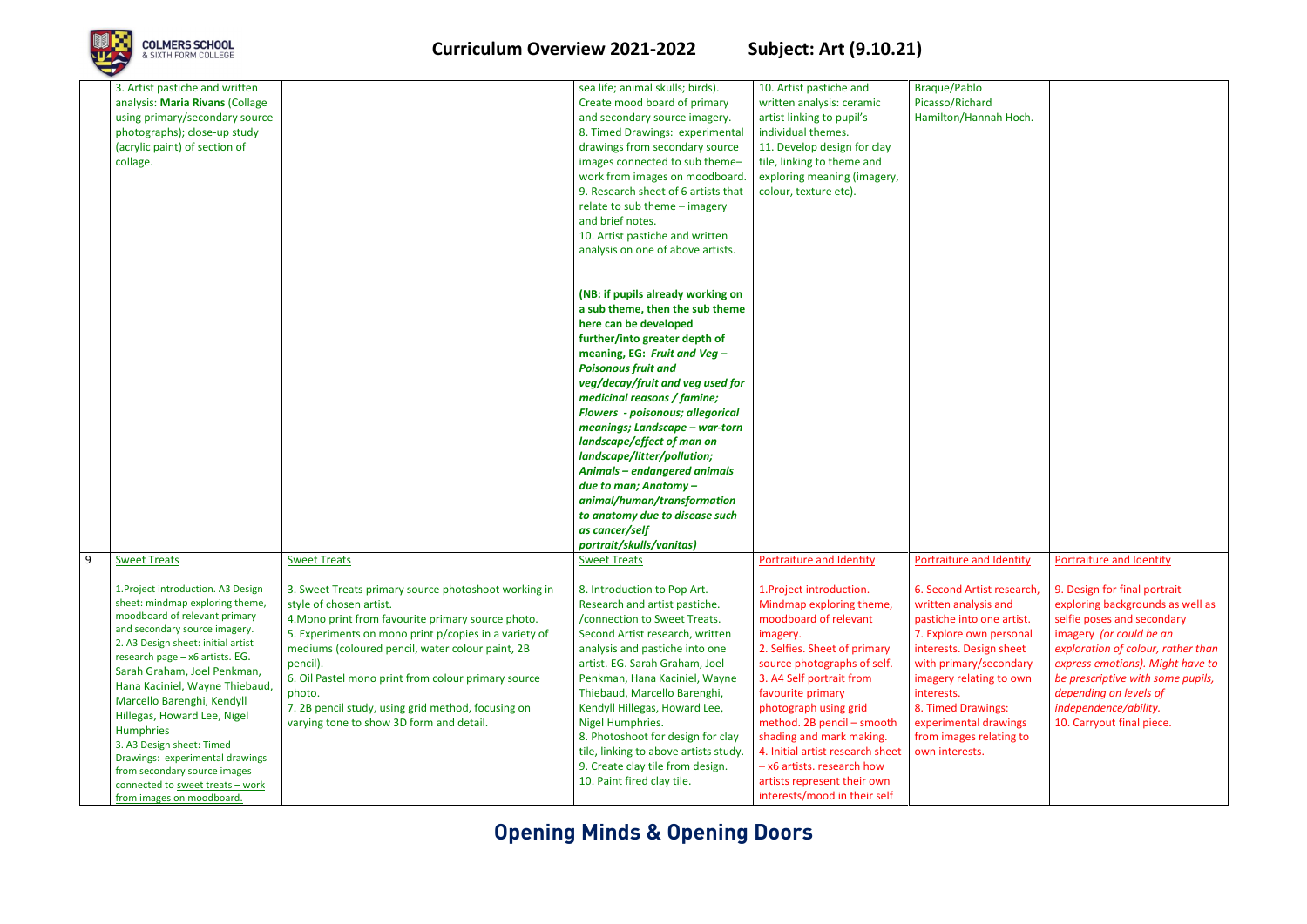

### **Curriculum Overview 2021-2022 Subject: Art (9.10.21)**

|                            | 2. Artist research, written<br>analysis and pastiche into one<br>artist from initial artist research<br>sheet.                                                                                                                                                                                                                                                                                                                                                                                                                                                                                                                                                                                                                                                          |                                                                                                                                                                                                                                                                                                                                                                                                                                                                                                                                                                                                                                                                                                                                                                                                                                                                                                                                                                           |                                                                                                                                                                                                                                                                                                                                                                                                                                                                                                                                                                                                                                                                                                                                                                                                                                                                             | portraits:<br>Imagery/Colour/Technique.<br>E.G, Frida Kahlo (LGBTQ+<br>task as developed by RQ, CL<br>and SF in February 2021),<br>Edvard Munch<br>5. Artist research, written<br>analysis and pastiche into<br>one artist from initial artist<br>research sheet.                                                                                                                                                                                                                                                                                                                                                                                        |                                                                                                                                                                                                                                                                                                                                                                                                                                                                                                                                                                                                                                                                   |                                                                                                                                                                                                                                                                                                                                                                                  |
|----------------------------|-------------------------------------------------------------------------------------------------------------------------------------------------------------------------------------------------------------------------------------------------------------------------------------------------------------------------------------------------------------------------------------------------------------------------------------------------------------------------------------------------------------------------------------------------------------------------------------------------------------------------------------------------------------------------------------------------------------------------------------------------------------------------|---------------------------------------------------------------------------------------------------------------------------------------------------------------------------------------------------------------------------------------------------------------------------------------------------------------------------------------------------------------------------------------------------------------------------------------------------------------------------------------------------------------------------------------------------------------------------------------------------------------------------------------------------------------------------------------------------------------------------------------------------------------------------------------------------------------------------------------------------------------------------------------------------------------------------------------------------------------------------|-----------------------------------------------------------------------------------------------------------------------------------------------------------------------------------------------------------------------------------------------------------------------------------------------------------------------------------------------------------------------------------------------------------------------------------------------------------------------------------------------------------------------------------------------------------------------------------------------------------------------------------------------------------------------------------------------------------------------------------------------------------------------------------------------------------------------------------------------------------------------------|----------------------------------------------------------------------------------------------------------------------------------------------------------------------------------------------------------------------------------------------------------------------------------------------------------------------------------------------------------------------------------------------------------------------------------------------------------------------------------------------------------------------------------------------------------------------------------------------------------------------------------------------------------|-------------------------------------------------------------------------------------------------------------------------------------------------------------------------------------------------------------------------------------------------------------------------------------------------------------------------------------------------------------------------------------------------------------------------------------------------------------------------------------------------------------------------------------------------------------------------------------------------------------------------------------------------------------------|----------------------------------------------------------------------------------------------------------------------------------------------------------------------------------------------------------------------------------------------------------------------------------------------------------------------------------------------------------------------------------|
|                            |                                                                                                                                                                                                                                                                                                                                                                                                                                                                                                                                                                                                                                                                                                                                                                         | For 2021-22 year 7 and 8 are doing the same projects. This is because                                                                                                                                                                                                                                                                                                                                                                                                                                                                                                                                                                                                                                                                                                                                                                                                                                                                                                     | In 2022-23, year 8 will have a new curriculum,                                                                                                                                                                                                                                                                                                                                                                                                                                                                                                                                                                                                                                                                                                                                                                                                                              |                                                                                                                                                                                                                                                                                                                                                                                                                                                                                                                                                                                                                                                          |                                                                                                                                                                                                                                                                                                                                                                                                                                                                                                                                                                                                                                                                   |                                                                                                                                                                                                                                                                                                                                                                                  |
|                            |                                                                                                                                                                                                                                                                                                                                                                                                                                                                                                                                                                                                                                                                                                                                                                         | it is a new curriculum, and year 8 must not miss out on the building                                                                                                                                                                                                                                                                                                                                                                                                                                                                                                                                                                                                                                                                                                                                                                                                                                                                                                      | studying three projects, which build upon the                                                                                                                                                                                                                                                                                                                                                                                                                                                                                                                                                                                                                                                                                                                                                                                                                               |                                                                                                                                                                                                                                                                                                                                                                                                                                                                                                                                                                                                                                                          |                                                                                                                                                                                                                                                                                                                                                                                                                                                                                                                                                                                                                                                                   |                                                                                                                                                                                                                                                                                                                                                                                  |
|                            | <b>blocks to their Art Education.</b>                                                                                                                                                                                                                                                                                                                                                                                                                                                                                                                                                                                                                                                                                                                                   |                                                                                                                                                                                                                                                                                                                                                                                                                                                                                                                                                                                                                                                                                                                                                                                                                                                                                                                                                                           | knowledge, skills and techniques learnt in year 7                                                                                                                                                                                                                                                                                                                                                                                                                                                                                                                                                                                                                                                                                                                                                                                                                           |                                                                                                                                                                                                                                                                                                                                                                                                                                                                                                                                                                                                                                                          |                                                                                                                                                                                                                                                                                                                                                                                                                                                                                                                                                                                                                                                                   |                                                                                                                                                                                                                                                                                                                                                                                  |
| $\overline{7}$<br>and<br>8 | <b>Mark Making</b><br><b>Introduction to pencil</b><br>media, pen, mark<br>making, different types<br>of line $-$ grids/ladders. 2<br>lessons?<br><b>Art Movement/Artist</b><br>link: Op Art/Bridget<br>Riley. Glue in choice of<br>reference and copy<br>section? Note down info<br>on Bridget Riley,<br>annotating examples of<br>her art work. 2 lessons?<br>Apply knowledge of Op<br>Art to Cube net. Put<br>together net to form<br>cube. P/copy to glue in<br>sketchbook; actual cube<br>to form part of hanging<br>display? 3 lessons?<br><b>Colour Theory</b><br>Introduction to colour<br>theory: Primary,<br>secondary, tertiary<br>colours. Apply colour to<br>theory blanks/grids all<br>on an A3 sheet to staple<br>into sketchbooks. Paint?<br>2 lessons? | <b>Colour Theory and Op Art</b><br>Artist link: Surya Namaskar. Introduce artist.<br>Glue in choice of reference and copy section?<br>(paint? Coloured pencil?); note down info on<br>Surya annotating examples of his art work. 2<br>lessons?<br>Colour Theory transition into 3D forms and<br>shapes. Explore depth and Geometric Art. Artist<br>link: Victor Vasarely.<br>Render shape outlines to show 3D form (pencil<br>and coloured pencil). 1 lesson?<br>Draw shapes in one point perspective. Render to<br>show 3D Form and depth (coloured pencil). 2<br>lessons?<br>Artist link: Victor Vasarely. Glue in full colour<br>reference and apply colour to outline only<br>section (paint? Coloured pencil?); note down<br>info on Vasarely, annotating examples of his art<br>work. 2 lessons?<br>Final piece: Optical illusions. Apply knowledge<br>of black and white op art and colour op art. 2D<br>pieces, or could apply to nets again? $2 - 3$<br>lessons. | <b>Colour Theory: Pointillism and</b><br><b>Aboriginal Art</b><br><b>Transition from Op Art</b><br>and Colour Theory into<br><b>Pointillism (and</b><br>impressionism).<br>Introduce techniques,<br>and brief history. Note<br>down key info, glue in<br>exemplar, and create own<br>exemplar, simple shape<br>outline, to demonstrate<br>understanding of the<br>painting technique<br>(paint). Create pointillism<br>colour wheel. 2 lessons?<br><b>Art Movement Link:</b><br>Introduce aboriginal art<br>and use of pointillism<br>technique. Introduce<br>techniques, and brief<br>history. Note down key<br>info, glue in exemplar. 1<br>lesson?<br>Artist link: Yayoi Kusama<br>(Japanese artist who<br>explores colour and uses<br>dots in her work).<br>Introduce artist. Glue in<br>choice of reference and<br>copy section/create own<br>piece inspired by artist | <b>Colour Theory: Pointillism</b><br>and Aboriginal Art<br><b>Artist link: Judy</b><br><b>Watson (Australian</b><br><b>Aboriginal Artist).</b><br>Introduce artist.<br>Glue in choice of<br>reference and copy<br>section/Create own<br>version inspired by<br>(paint? Coloured<br>pencil?). 1 lesson?<br>Create designs for<br>own piece of<br>aboriginal-inspired<br>artwork, linking to<br>both Kusama and<br><b>Watson using</b><br>pointillism painting<br>techniques. 2<br>lessons?<br>Create final piece.<br>aboriginal-inspired. 2<br>lessons? Use chart of<br>symbols to create a<br>story, and then use<br>these symbols to<br>create artwork. | <b>Islamic Art and Arts &amp;</b><br><b>Crafts Movement</b><br><b>Art</b><br><b>Movement/Artist</b><br>link: Arts and<br><b>Crafts; William</b><br><b>Morris. Introduce</b><br>movement and<br>key artist. Glue in<br>choice of<br>reference and<br>copy section?<br>Coloured pencil.<br>1.5 lessons?<br><b>Patterns in</b><br><b>Islamic Art:</b><br>Calligraphy,<br>Geometric, Plant-<br>like. Introduce<br>decorative<br>elements and<br>make connection<br>with Art and<br>Crafts. Glue in<br>choice of<br>reference and<br>copy section?<br>Coloured pencil.<br>1.5 lessons?<br>Create own tile<br>design,<br>combining<br>knowledge and<br>understanding of | Transfer design onto<br>Polystyrene tile and create<br>polyprint. Do individual prints<br>for pupil sketchbooks and<br>group print for display as a<br>repeat pattern. 2-3 lessons.<br>Artist Link: Asmahan A.<br>Mosleh - Yemeni Mandala<br>Artist. Glue in choice of<br>reference and copy section?<br>Coloured pencil. Use tracing<br>paper to ensure symmetry. 2<br>lessons? |